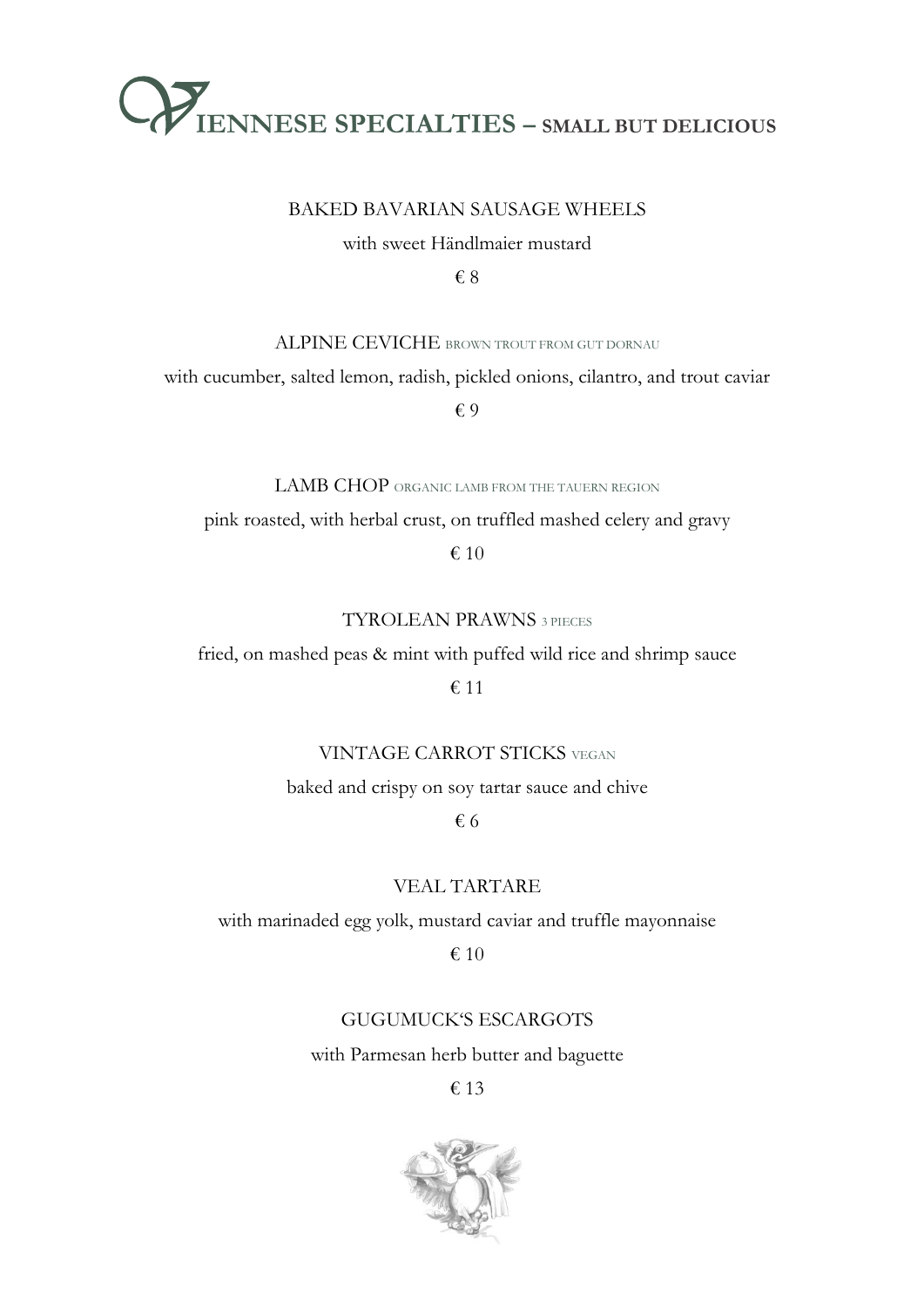

#### MUSHROOM SOUP

SERVED IN A CAPPUCINO CUP

#### with tarragon milk foam and mushroom flour

€ 5

## "ORIGINAL" BEEF BOUILLON

with sliced pancakes and herbs, root vegetables and beef

€ 6

## ICED TOMATO SOUP

with herbal oil, fried water melon and goat cheese on pumpernickel

€ 9

# **UR SALADS – FRESH AND VITAL**

## SISI´S SUMMER SALAD

seasonal salad, with orange dressing, pomegranate seeds, orange filets and caramelized sun

flower seeds

€ 12

possible side dish:

fried goat cheese or baked chicken stripes

€ 14

COVER CHARGE per person, with fresh baked bread and a spread of the day

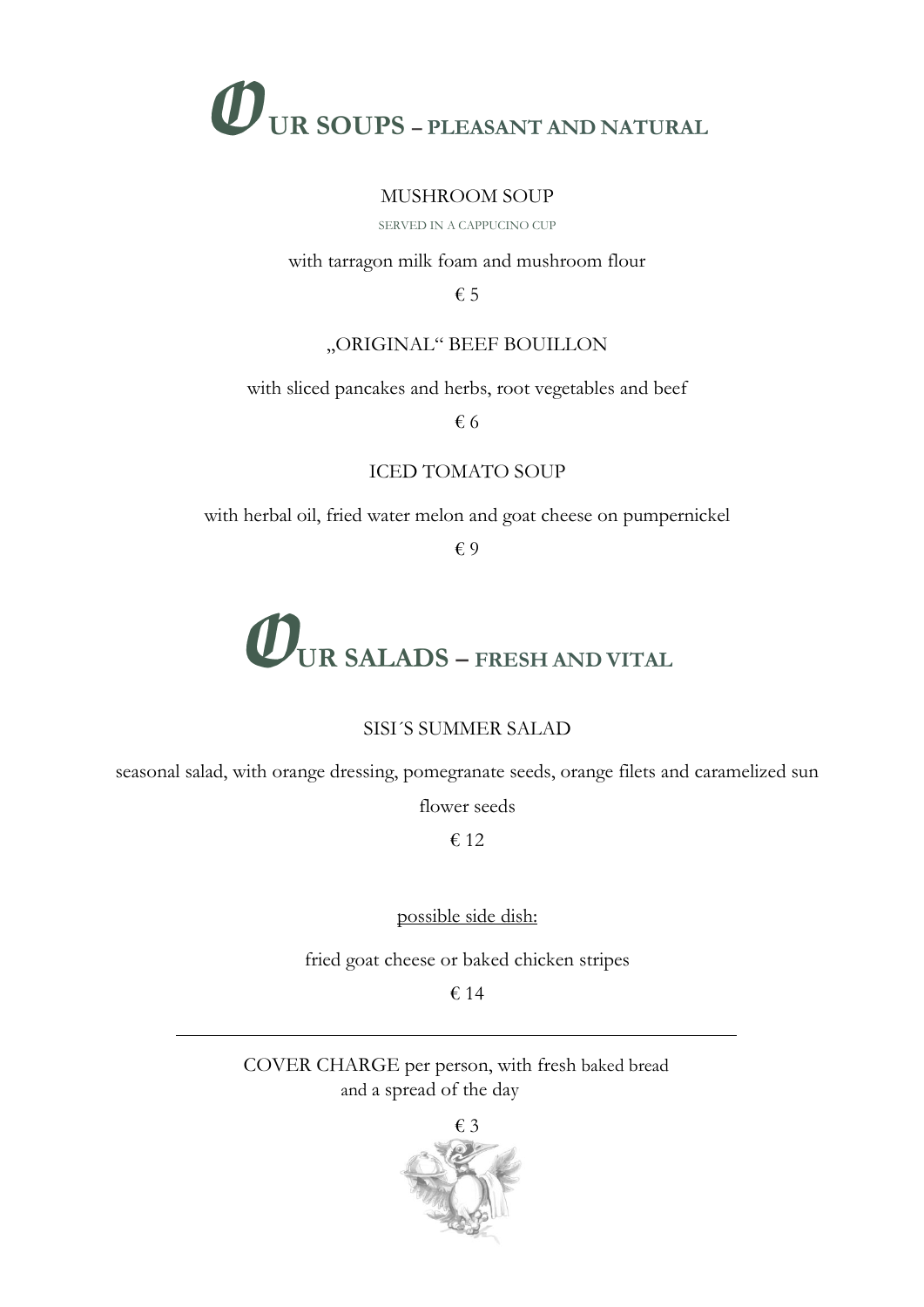

## BEEF OLIVE

*FROM ORGANIC MOUNTAIN PASTURE BEEF*

## rolled stuffed beef filled with carrots, cucumbers and bacon served with tagliatelle € 19

## VINTAGE VIENNESE SCHNITZEL

*FROM ORGANIC VEAL*

fried in butter oil served with potato & field salad and pumpkin seed oil

€ 23

## BRAISED LAMB SHANKS

*DANUBE LAMB*

on creamy Parmesan polenta, ham pole beans and almond crumble

€ 23

## COREGONUS FILET

## *FROM LAKE CONSTANCE*

poached in nut butter, on mashed potatoes and leek, with pine nut velouté and oxheart

tomatoes

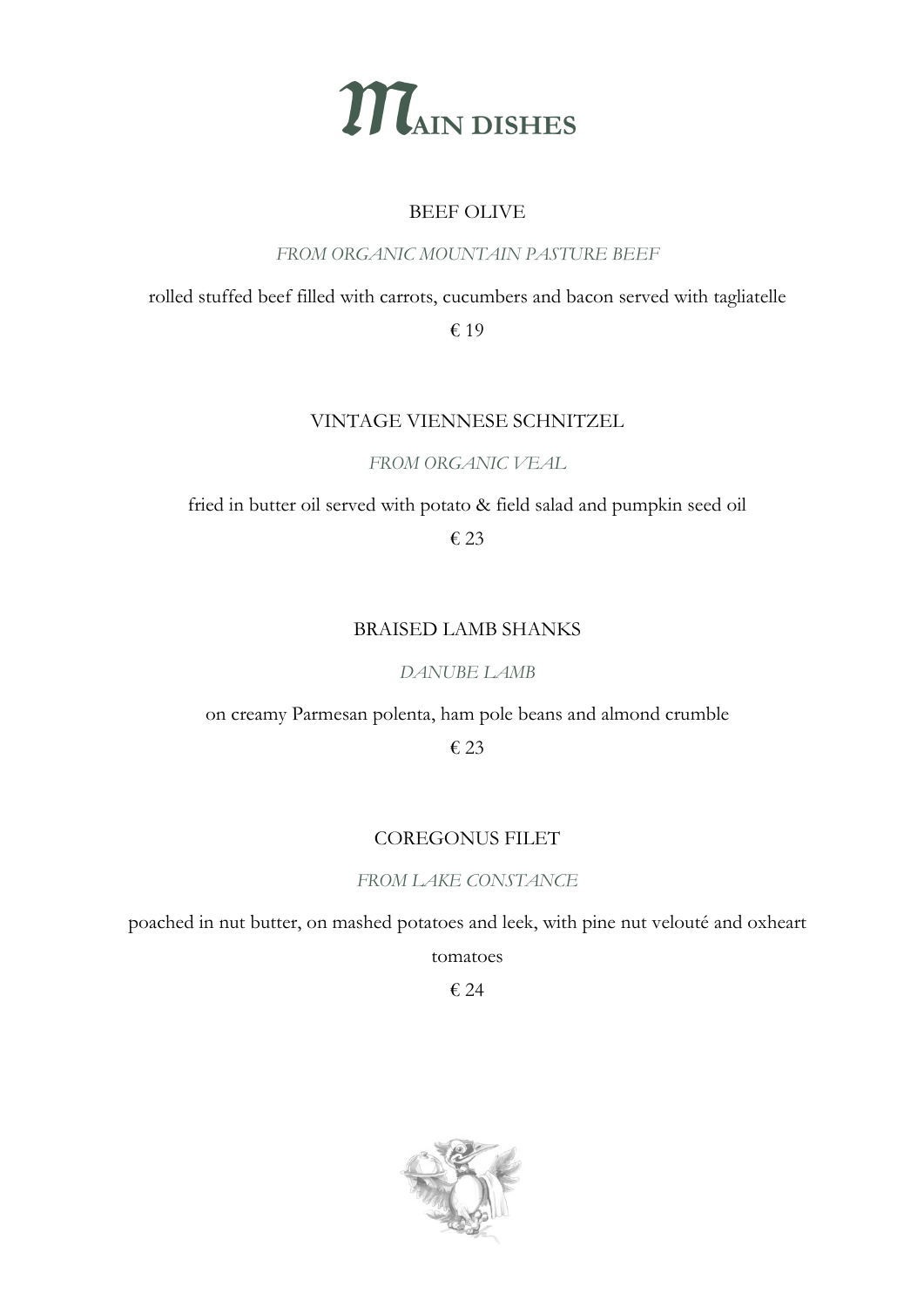

## POTATO OLIVE

filled with cream cheese and mushrooms, on herbed sour cream with a bouquet of salad

€ 14

## WILD HERBS RISOTTO

creamy, with mountain cheese foam, roasted onions and herbal oil

€ 18



## OUR COLD PLATE OF DELICACIES

*IDEAL AS A WINE COMPANION*

FOR 2 PERSONS

various sausages, ham and cheese delicacies with bread